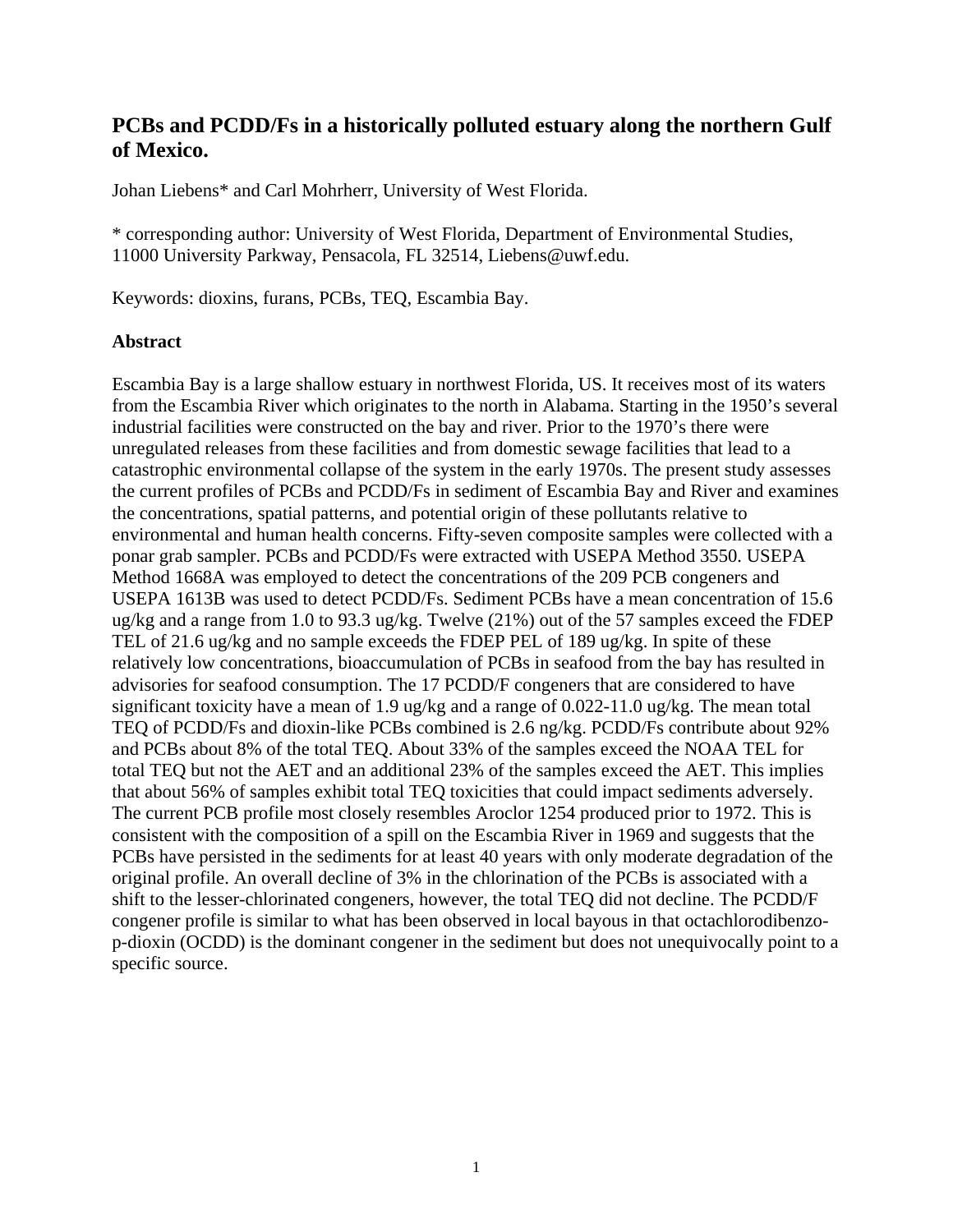#### **1. Introduction**

Escambia Bay came to the attention of the newly formed United States Environmental Protection Agency (USEPA) in the late 1960's and early 1970's (USEPA, 1972) when there were environmentally stressed conditions in the Bay resulting in very large fish kills and the collapse of the white shrimp fishery (Olinger et al., 1975). At that time, the upper part of Escambia Bay had two chemical facilities on its eastern shore and there was a coal fired electrical power plant and a nylon facility several km upstream from the Bay on the banks of the Escambia River, which drains into the Bay. A release of polychlorinated biphenyls (PCBs) from the nylon plant was detected in 1969 (Duke et al., 1970). There was severe dissolved oxygen depletion resulting from industrial and municipal discharges and poor circulation in upper Escambia Bay, which resulted in the large fish kills (Olinger et al., 1975). The condition of Escambia Bay gained national media attention and has become a classical example for introductory environmental text books (Laws, 2000). Federal and state actions took place during the following years and resulted in a diminution of point source releases to the Escambia Bay and River System (USEPA, 1980). There was extensive investigation of the sediments during the early 1970's (Olinger et al,. 1975) and in the 1990's (DeBusk et al., 2002). The presence of the organochlorine pollutants is of major interest because these compounds were still detected in sediments by studies from the 1990's (DeBusk et al., 2002) more than 20 years after the initial releases and recently PCBs and polychlorinated dibenzodioxins/furans (PCDD/Fs ) were detected in shellfish and mullet in the Bay (Karouna-Renier et al., 2007; 2011) and the Florida Department of Health has issued advisories for the consumption of mullet since 2007 (FDOH, 2014). These persistent organochlorines are also a concern because the bay and river currently provide habitat for several listed species including the Gulf Sturgeon that is listed as a threatened species under the Endangered Species Act (Federal Register, 1998). Additionally, the wetlands adjacent to Escambia Bay and River serve as a nursery for commercially valuable species such as the white shrimp.

In the present study we determine the concentrations and congener profiles of PCBs and PCDD/Fs in surface sediments of the Florida segment of the Escambia Bay and River. We also assess spatial patterns and potential origin of these pollutants relative to environmental health. The Florida segment of the river is approximately 85 km long and consists of multiple channels. The river has a total length of about 370 km (Thorpe et al., 1997). Escambia Bay is a large (93 km<sup>2</sup>), shallow, micro-tidal estuary with an average tidal range of 50 cm that is often augmented by strong winds (Schroeder et al., 1999; Murrell et al., 2004). It receives most of its waters from the Escambia River which originates to the north in Alabama. The watershed is mostly rural with extensive tracts of forest land and some urban centers.

### **2. Methods**

Sediment samples were collected at 57 sites with a stainless steel ponar dredge sampler during December 2007 to May 2008. Coordinates were determined by WAAS enabled GPS. At each site five ponar grab samples were joined and mixed thoroughly prior to placing composited samples into certified cleaned sampling containers for shipment to the analytical laboratory the day of sampling. The study operated under approved QA/QC protocols of the USEPA, including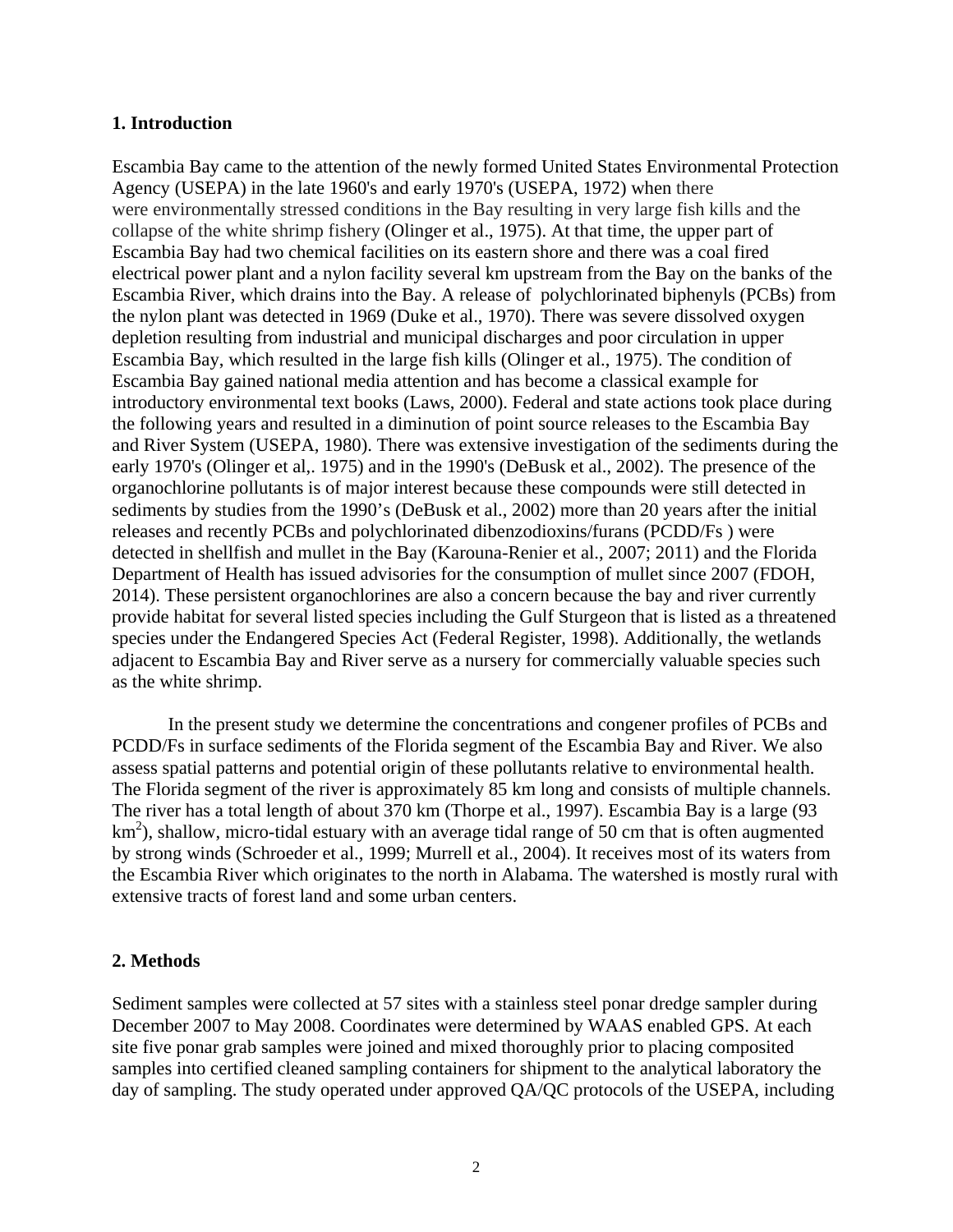an approved quality assurance project plan (QAPP) that detailed the guidelines for the sampling plan and laboratory analyses that are in accord with USEPA, NELAP (National Environmental Laboratory Accreditation Program) accredited laboratories, and State of Florida Department of Environmental Protection (FDEP) requirements. CAS (Columbia Analytical Services) in Jacksonville, FL preformed all analyses except for PCB and PCDD/F analyzes that were performed by CAS Houston, TX.

The PCDD/Fs, and PCBs were extracted using USEPA Method 3550. USEPA Method 1668A was employed to detect the concentrations of the 209 PCB congeners and USEPA 1613B was used to detect tetra-octa PCDD/PCDFs with isotope dilution-high resolution gas chromatography/high resolution mass spectrometry (HRGC/HRMS). The toxicities of PCDD/Fs and dioxin-like PCBs (dl-PCBs) were calculated using the updated 2005 WHO TEF values (Van den Berg et al., 2006). For toxicity assessment SQAGs (sediment quality assessment guidelines) were assessed according to MacDonald (1994a,b) for the TEL (threshold effects level) and the PEL (probable effects level) for PCBs. For dioxin toxicity the NOAA TEL and AET (apparent effects level) were used to assess sediment toxicity to benthic organisms (Buchman, 2008).

#### **3. Results and Discussion**

The sampled area was divided into six sections (Figure 1) to help assess the potential origin of the pollutants: the lower Escambia River (LR) as the 11 km segment between the river's mouth and the nylon facility where a documented PCB release occurred; upper Escambia River (UR) going from the nylon facility north to the Alabama state border; upper wetlands (UW) consisting of riverine forested wetland to the north and east of the nylon facility; lower (LW) wetlands with herbaceous vegetation to the south southwest of the facility and downstream of it; and the upper (UB) and lower (LB) Escambia Bay artificially separated for discussion purposes by the I-10 interstate bridge (Figure 1).

### **3.1. PCBs**

PCBs in Escambia Bay and River sediment had a mean concentration of 15.6 ug/kg and a range from 1.0 to 93.3 ug/kg. Twelve (21%) out of the 57 samples exceeded the FDEP TEL of 21.6 ug/kg and no sample exceeded the FDEP PEL of 189 ug/kg. In spite of these relatively low concentrations relative to SQAGs, bioaccumulation of PCBs in seafood from the Bay has resulted in advisories for seafood consumption (FDOH, 2014).

The mean concentrations of the PCBs varied among the six study areas. Regions of the watershed upstream of the nylon plant had lower PCB concentrations than those downstream of the nylon plant, supporting the assertion that this stretch of the river is the main source of the PCBs. However, the presence of PCB detections upriver of the nylon facility suggests that the origin of the PCBs is not solely caused by the 1969 release at the nylon facility (Duke et al., 1970). The upper river region is under the influence of small metropolitan areas (Century, FL and Brewton, AL) that could be sources of the PCBs in that segment of the river.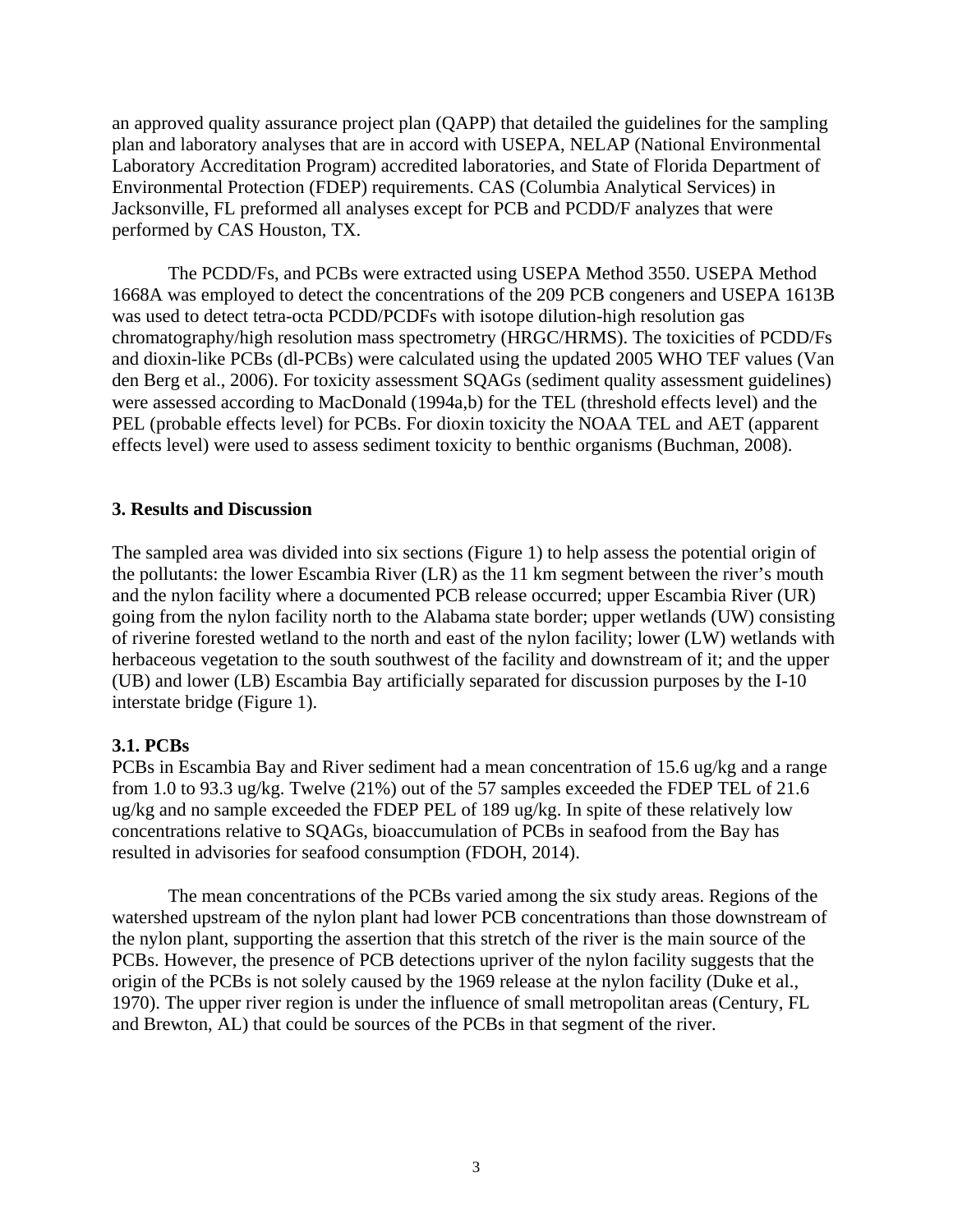

Figure 1. Map of the Florida portion of Escambia River and Escambia Bay depicting the areas of study: LB (Lower Bay), UB (Upper Bay), LR (lower river), UR (upper river), LW (lower wetland), UW (upper wetlands). Black dots mark sampling sites. Two sites are located upriver from northern edge of map.

Sediments in the lower Escambia River and upper Escambia Bay have higher mean PCB concentrations than in the lower Escambia Bay. River transportation is the probable source for the higher PCB concentrations in sediment in the upper Bay. It is possible that some of the PCBs in the upper Bay were released from other sources such as the chemical facilities on the northeastern shore of the upper Bay. Previous studies have shown that water borne pollutants originating from the eastern shore of the upper Bay can be transported throughout the upper Bay (Olinger et al., 1975). The PCBs in the lower wetlands, adjacent to the upper Bay, likely originate at least in part from transport of polluted sediments from the upper Bay by tidal currents and during tropical storms (Hagy et al., 2006) because concentrations in the upper wetlands were very low. The lower concentrations in the lower Bay are due to being further away from the PCB source(s) and to being closer to the influences of the lesser contaminated Pensacola Bay.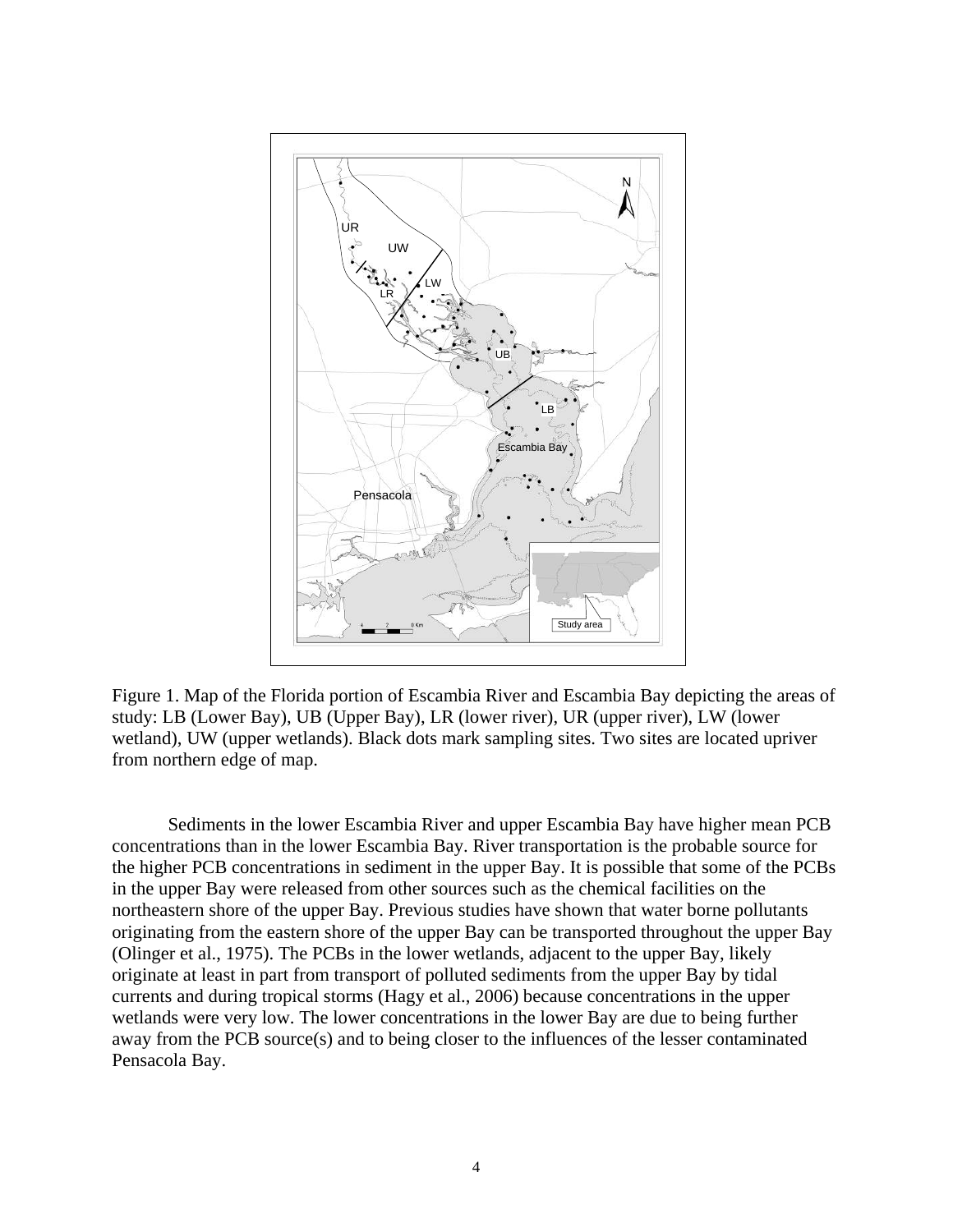The maximum sediment PCB concentrations in Escambia Bay seem to have been higher in the past. After the 1969 spill the concentrations for the upper Bay were in the lower parts per million with 30 ppm recorded at the mouth of the river (Nimmo et al., 1975). The concentrations have declined over the years. Debusk et al. (2002) observed maxima of 152 ug/kg and 168 ug/kg for data collected in the 1990's compared to a maximum of 71.2 ug/kg for the current study and 118.1 ug/kg in a related study for the Bay (Smith et al., 2009). These minor differences between the maximum concentrations of the present studies and those of the 1990's may in part be due to the different sampling site locations, varying analytical methods, and different groups of reported PCB congeners (Debusk et al., 2002), but nevertheless, they suggest declining PCB concentrations for Escambia Bay. A decline in the maximum PCB concentration would be in agreement with studies that show PCBs can degrade under natural conditions via aerobic and anaerobic mechanisms (Abramowicz, 1990).

*PCB Aroclor Origin and Degradation*: Aroclor 1254 is the only Aroclor that was documented to have been released into the Escambia bay and River system (Duke, 1970). A recent study (Mohrherr et al., 2012) on the profile of Escambia River and Escambia Bay sediment PCBs showed that the congener profiles of the current sediment PCBs are most similar to that of early production Aroclor 1254 made prior to 1972. Chronologically the early production form of Aroclor 1254 corresponds to the time of the release. Overall chlorination of the sediment PCBs has decreased by 3% as a result of a shift in chlorination homolog profile to lesser-chlorinated congeners that presumably originated from dechlorination of Aroclor PCBs and from non-Aroclor source(s) of PCB 11, a dichlorobiphenyl (Mohrherr et al., 2012).

## **3.2 PCDD/Fs**

The detected concentrations for the 17 toxic PCDD/F congeners have a mean of 1.9 ug/kg and a range of 0.022-11.0 ug/kg. The overall toxic PCDD/F congener profile is similar to what was observed in the local bayous in related studies (Mohrherr et al., 2006; 2008) in that octachlorodibenzo-p-dioxin (OCDD) is the dominant congener on the basis of mass concentration. The 17 toxic congeners comprise from 77 to 99% (mean = 87.3%) of the total PCDD/Fs, showing that the nontoxic component of the tetra-octa chlorinated homolog profile total is a minor fraction of the sediment PCDD/Fs in Escambia Bay and River. The dominance of OCDD in congener profiles may result from post emission alterations rather than a source such as pentachlorophenol, whose profile also contains a predominance of OCDD (USEPA, 2006), because lesser chlorinated congeners that are present during the initial atmospheric release diminish prior to final deposition (Lohmann et al., 1998).

### **3.3 PCB and PCDD/F toxicity**

Degradation of dioxin-like PCBs would be expected to lower the TEQ on a molar basis. Despite an overall decrease in the relative percentage of dioxin-like PCBs, the TEQ of the PCBs did not substantially change on a molar basis over the years. This is due to the presence, at trace amounts, of a highly toxic congener (PCB 126) in the sediments (Mohrherr et al., 2012). Total PCDD/F TEQs ranged from 0 ng/kg to 15.9 ng/kg with a mean of 2.4 ng TEQ/kg. About 42% of the samples had TEQs above the NOAA TEL (0.85 ng/kg, Buchman, 2008) and an additional 21% showed values above the NOAA AET (3.4 ng/kg). No sediment samples exceeded the NOAA PEL (21.5 ng/kg, Buchman, 2008). Even through OCDD makes up nearly 94% of the total toxic PCDD/F mass it is responsible for only about 22% of the TEQ toxicity. Congener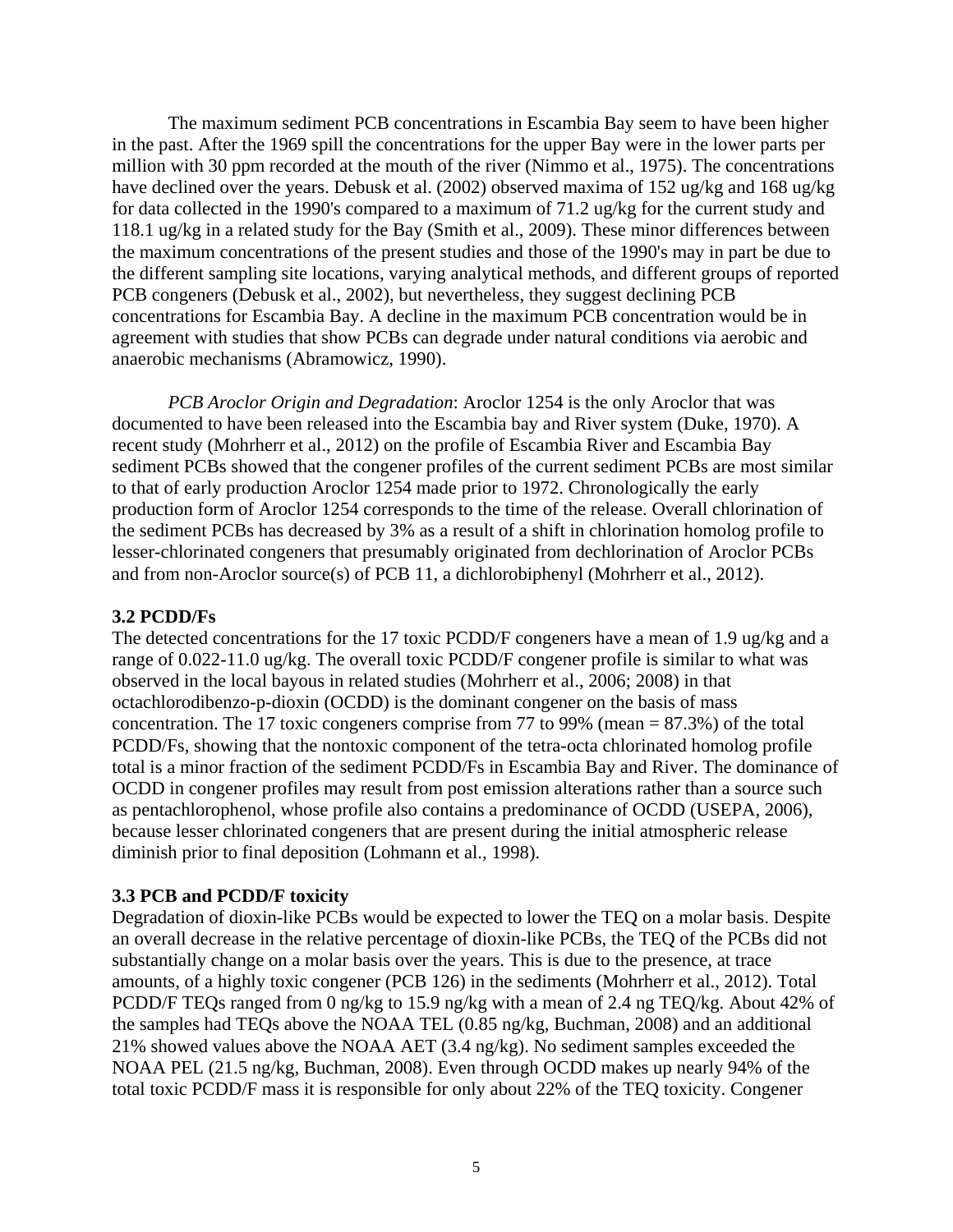1,2,3,4,6,7,8-HpCDD is 4.6% of the total congener mass and yet makes up about 35% of the total toxicity. The more toxic congeners such as tetra and penta congeners compose about 0.033% of the mass but yet make up approximately 10% of the total TEQ toxicity.

Total sediment TEQ is the summed TEQ of the 12 dioxin-like PCBs and the 17 toxic PCDD/F congeners. The PCDD/Fs account for 92.4% of the total TEQ. About 40% of the samples exceeded the NOAA TEL for total TEQ but not the NOAA AET and an additional 23% of the samples exceeded the NOAA AET. This shows that about 63% of samples could impact benthic organisms adversely (McDonald 1994a, b). Bioaccumulation of the PCDD/Fs and PCBs has already been shown in shellfish (Karouna-Renier et al., 2007) and in fish (Karouna-Renier et al., 2011) in Escambia Bay.

The dlPCB TEQ distribution does not coincide with the PCDD/F TEQ distribution as shown by a Pearson correlation coefficient 0.128. The mass concentrations of total PCB and PCDD/F follow a similar trend. The lack of correlation is likely due to differences in origin and possibly to different interactions with transporting and degradation processes. The total mass of the PCBs was highest for the lower river and upper bay, 21,840 and 21,860 ng/kg respectively, but the mass of the 17 toxic PCDD/F congeners,1540.7 and 1209.977 ng/kg respectively, is less than the means for the lower wetlands and upper river (3769 and 2962 ng/kg). This suggests that the distributions of these two toxic classes of organic compounds are determined independently of one another and most likely have different origins in the Escambia Bay and River system.

#### **4. Conclusions**

Escambia Bay suffered an environmental collapse in the early 1970s that was associated with releases from multiple industrial and municipal sites. The current study shows that PCB concentrations in sediments are higher in proximity to a nylon plant on the lower part of Escambia River and in the upper Escambia Bay. PCBs similar in congener composition to what was originally released in the late 1960's to Escambia River are still dispersed throughout the surficial sediments of the Escambia Bay and River. The concentrations are considerably less than the concentrations detected during the early 1970's showing a decline over time. Currently, the majority of PCB concentrations in sediments are below SQAG but are still of concern in fishes and crabs. PCBs in the sediments have a mean concentration of 15.6 ug/kg and a range from 1.0 to 93.3 ug/kg.

PCDD/Fs were detected throughout Escambia Bay and River, ranging from almost nondetect to 15.9 ng TEQ/kg with a mean of 2.4 ng TEQ/kg and 42% of the samples above the lowest SQAG. OCDD is the most common congener on the basis of mass and represents 21% of the total TEQ. While PCDD/Fs do accumulate in seafood there are no health advisories for them in Escambia Bay and River. The spatial distributions of PCBs and PCDD/Fs are different suggesting differing origins for these two classes of compounds No specific part of Escambia Bay and River is suggested by the data for the origin of PCDD/Fs. Controlled burns of forests (Gullett and Touati, 2003) and the frequent fires that occur in the lower wetlands may be a significant source of the PCDD/Fs.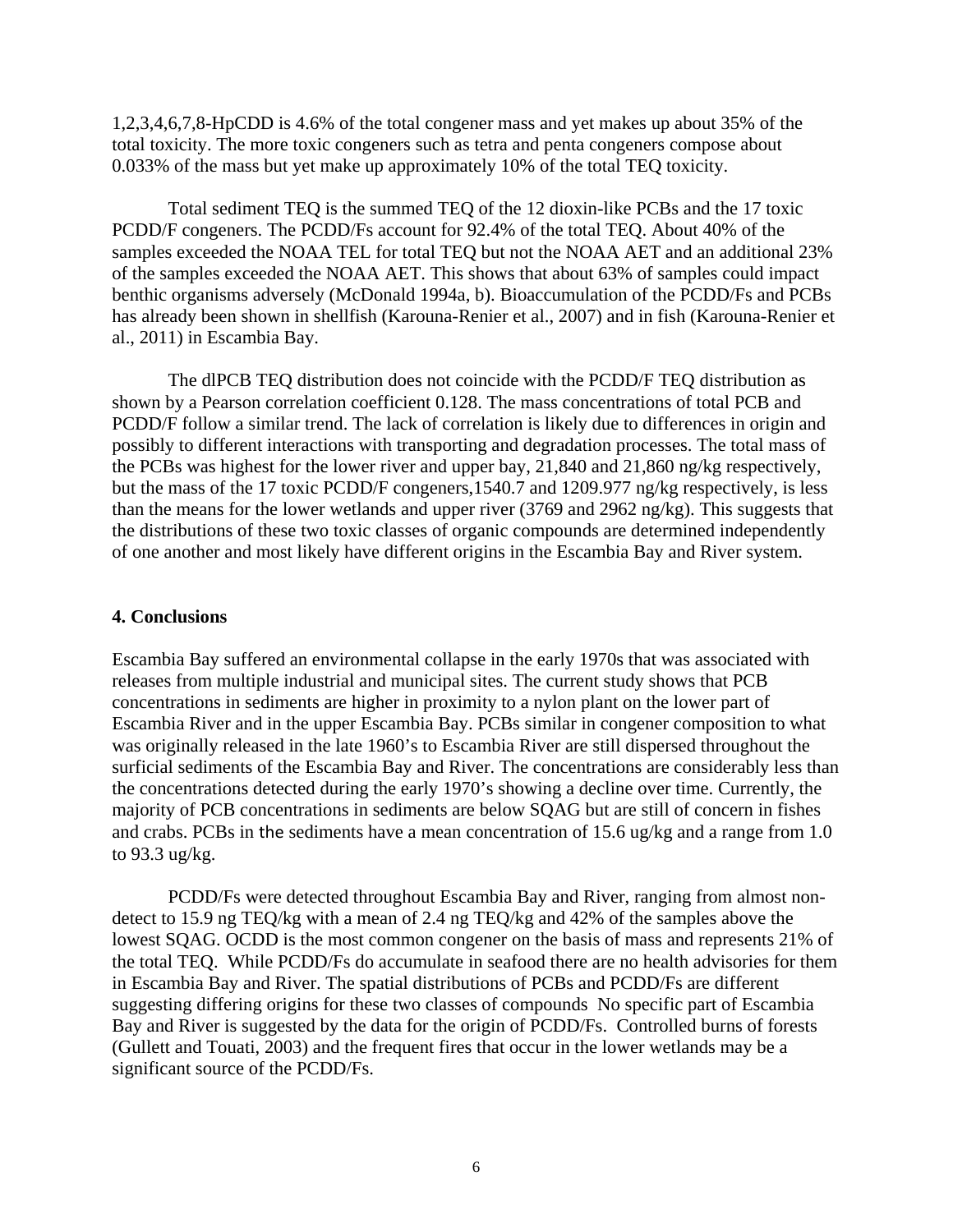# **5. References**

Abramowicz, D. A. 1990. Aerobic and anaerobic biodegradation of PCBs: a review. *Critical Reviews in Biotechnology.* 10(3):241-251.

Buchman, M. F. 2008. NOAA screening quick reference tables (SQuiRTs). NOAA OR&R Report 08-1. National Oceanic and Atmospheric Administration, Seattle WA. 34 p.

DeBusk, W. F., I. Poyer and L. Herzfeld. 2002. Sediment quality in the Pensacola Bay System. (Technical File Report 02-03). Northwest Florida Water Management District. Havana, FL. 76 p.

Duke, T.W., J. I. Lowe and A .J. Wilson, Jr. 1970. A polychlorinated biphenyl (Aroclor 1254) in the water, sediment, and biota of Escambia Bay, Florida. *Bulletin of Environmental Contamination And Toxicology*. 5(2):171-180.

FDOH. 2014. Your Guide to Eating Fish Caught in Florida. http://www.floridahealth.gov/prevention-safety-and-wellness/healthy-weight/nutrition/seafoodconsumption/\_documents/2013-advisory-brochure.pdf

Federal Register. 1998. Rules and Regulations, Department of Commerce, National Oceanic and Atmospheric, Administration, 50 CFR Part 226, Department of the Interior, Fish and Wildlife Service, 50 CFR Part 17, Endangered and Threatened Wildlife, and Plants; Decision on Designation of Critical Habitat for the Gulf Sturgeon. Vol. 63, No. 39. Friday, February 27, 1998. http://www.fws.gov/policy/library/1998/98-5193.pdf

Gullett, B.K. and A. Touati. (2003). PCDD/F Emissions From Forest Fires. *Atmospheric Environment*. 37(6):803-813.

Hagy, J. D. III, J. C. Lehrter and M. C. Murrell 2006. Effects of Hurricane Ivan on Water Quality in Pensacola Bay, Florida. *Estuaries and Coasts.* 29(6A):919-925.

Karouna-Renier, N. K., R. A. Snyder, J. G. Allison, M. G. Wagner, and K. R. Rao. 2007. Accumulation of organic and inorganic contaminants in shellfish collected in estuarine waters near Pensacola, Florida: Contamination profiles and risks to human consumers. *Environmental Pollution*. 145:474-488.

Karouna-Renier, N. K., R. A. Snyder, T. Lange, S. Gibson, J. G. Allison, M. E. Wagner, and K. R. Rao. 2011. Largemouth bass (Micropterus salmoides) and striped mullet (Mugil cephalus) as vectors of contaminants to human consumers in northwest Florida. *Marine Environmental Research*. 72(3):96-104.

Laws, E.A. 2000. *Aquatic pollution: an introductory text*. John Wiley & Sons, Inc. 619 p.

Lohmann, L. and K. C. Jones 1998 Dioxins and furans in air and deposition: A review of levels, behaviour and processes. *The Science of The Total Environment*. 219(1):53-81.

MacDonald, D. D. 1994a. Approach to the assessment of sediment quality in Florida coastal waters. Volume 1 - Development and evaluation of sediment quality assessment guidelines. Florida Department of Environmental Protection, Office of Water Policy, Tallahassee, Florida. 140 p.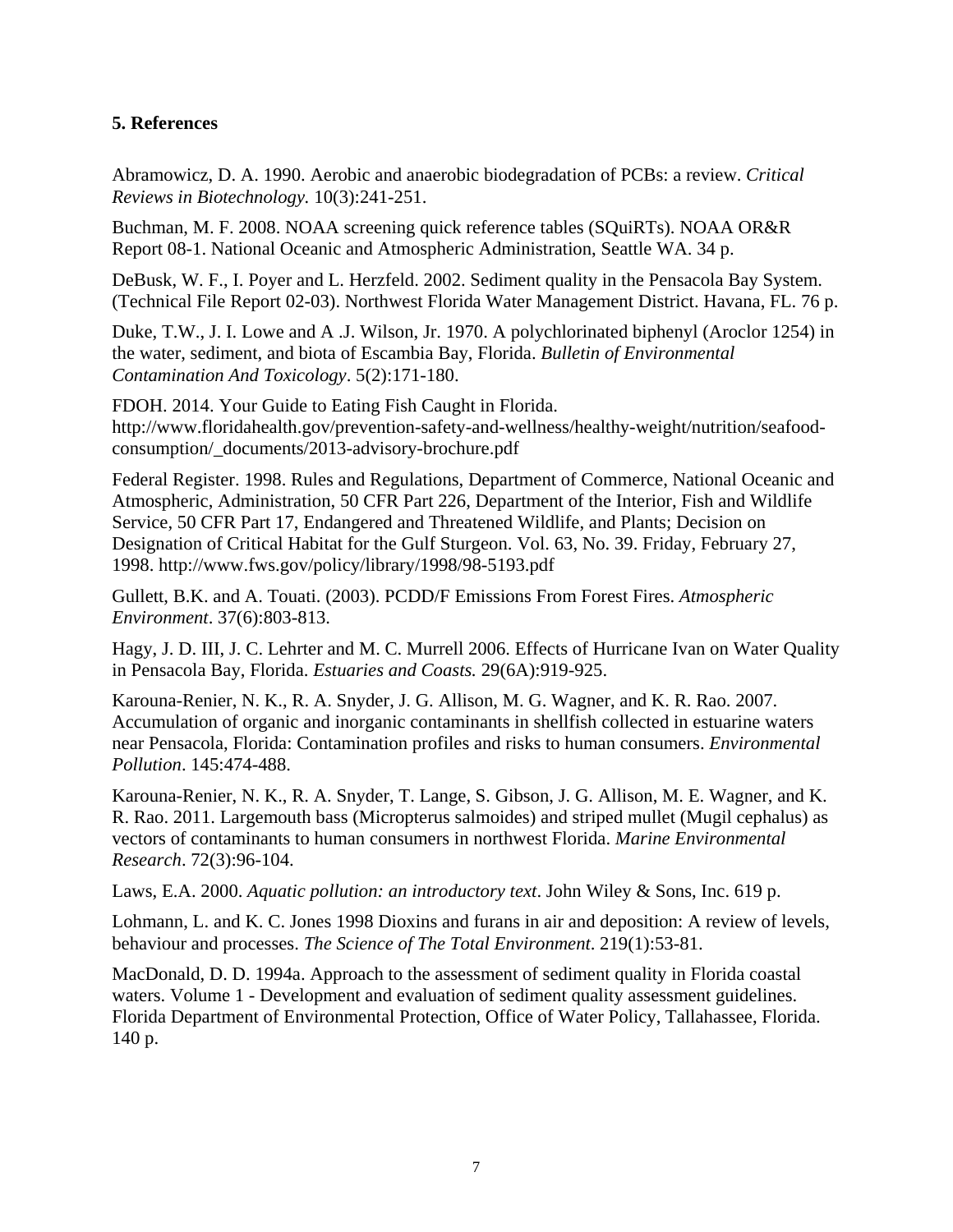MacDonald, D. D. 1994b. Approach to the assessment of sediment quality in Florida coastal waters. Volume 2: Application of the sediment quality assessment guidelines. Florida Department of Environmental Protection, Office of Water Policy, Tallahassee, Florida. 59 p.

Mohrherr, C. J., J. Liebens, and K. R. Rao. 2006. Sediment and water pollution in Bayou Chico, Pensacola, FL. University of West Florida, Center for Environmental Research and Bioremediation, 201 p. http://www.uwf.edu/cedb/perch.cfm

Mohrherr, C. J., J. Liebens, and K. R. Rao. 2008. Environmental assessment of sediments and water in Bayou Grande, Pensacola, FL. University of West Florida, Center for Environmental Research and Bioremediation, 175 p. http://www.uwf.edu/cedb/perch.cfm

Mohrherr, C.J., J. Liebens, and K. R. Rao. 2012. PCB profiles, degradation and origin in sediments of Escambia Bay, FL. *Environmental Forensics*, 13(2):164-174.

Murrell, M. C. and E. M. Lores. 2004. Phytoplankton and zooplankton seasonal dynamics in a subtropical estuary: importance of cyanobacteria. *Journal of Plankton Research*. 26(3):371-382.

Nimmo, D. R., D.J. Hansen, J. A. Couch, N. R. Cooley, P. R. Parrish and J. I. Lowe. 1975. Toxicity of Aroclor 1254 and its physiological activity in several estuarine organisms. *Archives of Environmental Contamination & Toxicology*. 3(1):22-39.

Olinger, L.W., R. G. Rogers, P. L. Force, T. L. Todd, B .L. Mullings, F. T. Bisterfeld and L. A. Wise II. 1975. Environmental and recovery studies of Escambia Bay and the Pensacola Bay System, Florida. U.S. Environmental Protection Agency. Washington, DC. 471 p.

Schroeder, W. W. and W. J. Wiseman. 1999. Geology and hydrodynamics of Gulf of Mexico estuaries. In: *Biogeochemistry of Gulf of Mexico estuaries.* Bianchi, T. S., J. R. Pennock, and R. R. Twilley. (eds). John Wiley and Sons. New York, NY. 3-28.

Smith, K. A. and J. M. Caffrey. 2009 The effects of human activities and extreme meteorological events on sediment nitrogen dynamics in an urban estuary, Escambia Bay, Florida, USA. *Hydrobiologia*. 627:67-85.

Thorpe, P., R. Bartel, P. Ryan, K. Albertson, T. Pratt and D. Cairns. 1997. The Pensacola Bay System surface water improvement and management plan: A comprehensive plan for the restoration and preservation of the Pensacola Bay System. Northwest Florida Water Management District, Program Development Series, 97-2. 149 p.

USEPA (United States Environmental Protection Agency). 1972. Transcript of proceedings: Conference in the matter of pollution of the interstate waters of the Escambia River Basin (Alabama-Florida) and the intrastate portions of the Escambia Basin within the State of Florida - Volume III. Gulf Breeze, FL. U.S. Government Printing Office. 673 p.

USEPA (United States Environmental Protection Agency). 2006. An Inventory of Sources and Environmental Releases of Dioxin-Like Compounds in the United States for the Years 1987, 1995, and 2000. (EPA/600/P-03/002F). National Center for Environmental Assessment. Washington, DC.

USEPA (United States Environmental Protection Agency). 1980. National Accomplishments in Pollution Control: 1970-1980. Some Case Histories. Office of Planning and Management, Program Evaluation Division. December 1980. 166 p.